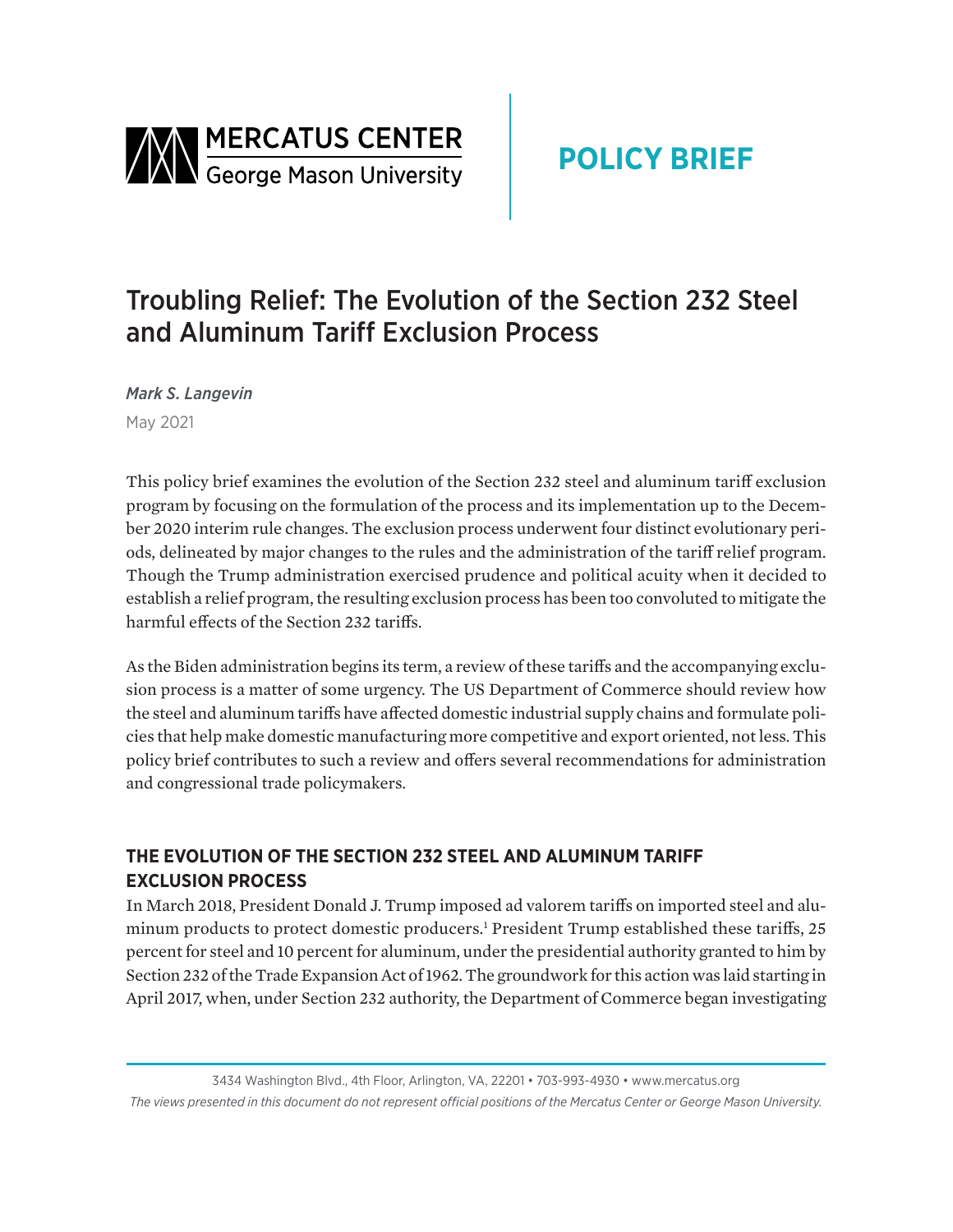<span id="page-1-0"></span>steel and aluminum imports to determine whether specific imports harm US national security.[2](#page-11-0) Based on the results of that investigation, the Department of Commerce's Bureau of Industry and Security (BIS) recommended in January 2018 that the president implement quotas and tariffs to protect US steel and aluminum producers from imports for national security reasons[.3](#page-11-0) Two months later, in his proclamations establishing the steel and aluminum tariffs, the president posited that imports "weaken our internal economy" and "impair the national security.["4](#page-11-0)

The tariffs did have some support in Congress. In October 2017, both Democratic and Republican members of the Congressional Steel Caucus were calling for tariffs.[5](#page-11-0) However, administration officials were concerned that the political benefits to be reaped from tariffs might be neutralized by the economic costs of tariffs on downstream manufacturing firms and employees. These concerns led to a deal to simultaneously erect the Section 232 tariffs on steel and aluminum imports, negotiate annual quotas with the governments of select exporting nations, $^{\rm 6}$  $^{\rm 6}$  $^{\rm 6}$  and establish a tariff exclusion process for domestic steel- and aluminum-consuming industries.

The administration's decision to quickly launch an exclusion process was prudent but haphazardly prepared. The proclamations that established the Section 232 tariffs on steel and aluminum also authorized relief for importing industries and directed the Department of Commerce to determine whether an import was also produced in the United States "in a sufficient and reasonably available amount or of a satisfactory quality."[7](#page-11-0) The president also instructed Secretary of Commerce Wilbur Ross to "issue procedures for the requests for exclusion" within 10 days, thereby rushing both the collection of tariffs and the implementation of a complex exclusion process.<sup>8</sup>

The exclusion process has unfolded through four distinct evolutionary periods associated with major changes to its rules and administration (see figure 1). The rollout encompassed the preparation and initial administration of the exclusion process. The second period began with the September 11, 2018, interim rule changes that added rebuttal and surrebuttal submissions in contested cases. The third period was initiated in June 2019, after the introduction of an exclusive web-based portal for submitting requests, objections, rebuttals, surrebuttals, and accompanying documentation, including confidential business information. This period also featured the administration's February 8, 2020, decision to expand the Section 232 steel and aluminum tariffs to derivative products. The fourth period commenced with the December 2020 rule changes that established General Approved Exclusions (GAEs).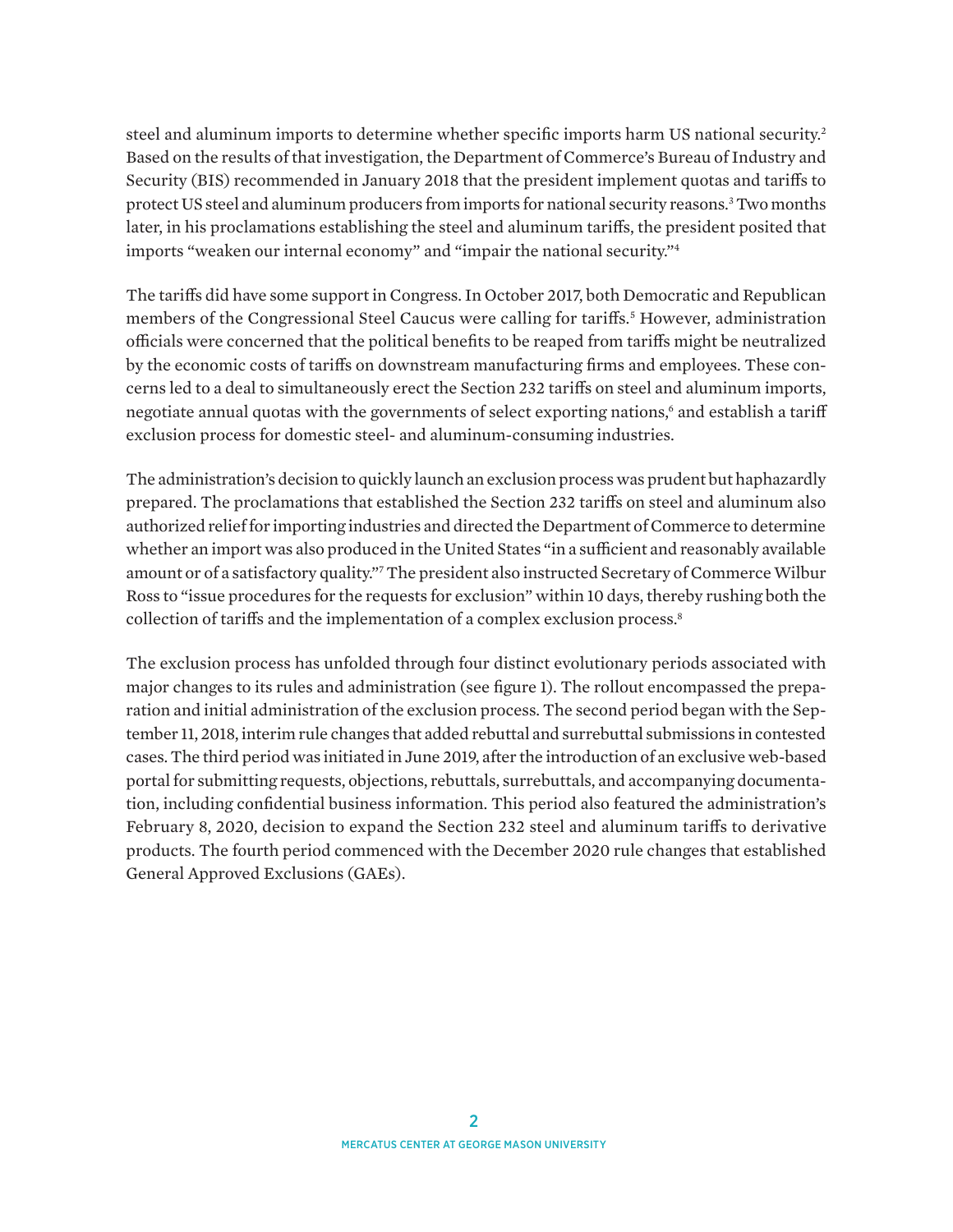

#### <span id="page-2-0"></span>Figure 1. The Evolution of the Section 232 Steel and Aluminum Tariff Exclusion Process

## **PERIOD 1: ROLLING OUT THE EXCLUSION PROCESS**

The Trump administration was eager to protect US steel and aluminum producers from imports, but it was, for three main reasons, unprepared to concurrently plan and implement a tariff exclusion process that addressed downstream industry concerns. First, the planning of the exclusion process did not include a comprehensive analysis of domestic steel and aluminum production and imports to determine whether specific product categories could be generally excluded from the tariffs, and it did not investigate the reasons behind recent steel and aluminum plant closures (see box 1).

The Department of Commerce's analysis of domestic steel and aluminum markets from this period does not ascertain the underlying reasons for rising imports and stagnant levels of exports. The Department of Commerce's investigation claims that "the U.S. steel industry uses 80 percent as a benchmark for minimum operational efficiency.["9](#page-11-0) Although the decision to set the tariffs at 25 percent for steel and 10 percent for aluminum were justified on grounds that these levels would allow the domestic industry to achieve at least 80 percent utilization of capacity, the method for measuring this rate has largely been left to industry reports, rather than independent review. The Department of Commerce cites its 1983 study of domestic steel producers but does not explain the comparability of utilization rates or relevant domestic market changes during the past three and half decades[.10](#page-11-0) Without relevant, comparable definitions of capacity and utilization, firms may be able to count idle, less competitive installations to artificially lower reported utilization rates. Such sites should be decommissioned, not counted for aggregate utilization rates.<sup>[11](#page-11-0)</sup>

Second, rather than establish preapproved exclusions for targeted product categories, the Department of Commerce compelled importing firms to make specific requests based on both specific products and dimensions, exponentially increasing the number of requests and delaying the evaluation and decision-making elements of the process.

Third, the Department of Commerce was not sufficiently staffed to tackle the demands of the exclusion process, and the recurrent high turnover of evaluators decreased the efficiency of the process, adding to errors and delays.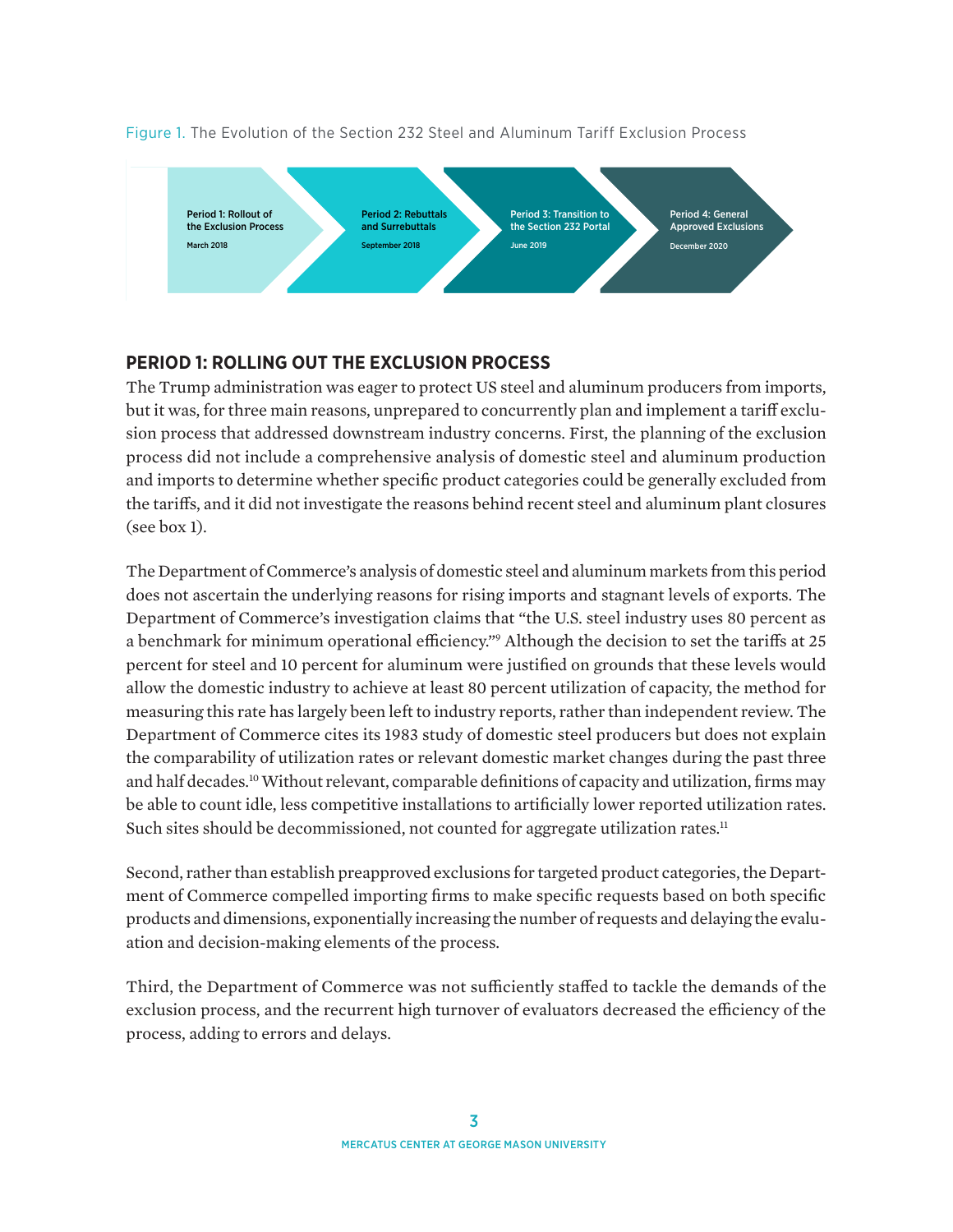#### Box 1. Section 232 Steel and Aluminum Plant Closures

<span id="page-3-0"></span>In its January 2018 steel investigation report, the Department of Commerce points to steel and aluminum manufacturing plant closures and concurrent employee layoffs as primary reasons for implementing the Section 232 tariffs. In its report, the Department of Commerce alleges that domestic steel mills closed owing to excessive imports. The report identifies six basic oxygen furnace facilities and four electric arc furnace (EAF) steel facilities that were presumably shut down owing to global overcapacity and predatory import pricing[.12](#page-11-0) According to the report, U.S. Steel's mill in Fairfield, Alabama, and RG Steel's mill in Sparrows Point, Maryland, closed because of imports.

U.S. Steel claims that it needed to close its Fairfield plant to remain competitive, but the United Steelworkers Union (USW) reports that Chinese imports were to blame.<sup>13</sup> Ironically, U.S. Steel had threatened to close the Fairfield mill as early as 1982 because of USW's contract demands[.14](#page-11-0) However, by 1984 the company had planned a major investment to transform the facility into a new seamless pipe mill that would subsequently expand the company's payroll in Fairfield.

In 2015, the plant temporarily closed while the company struggled to reach agreement with the USW and formulated plans to invest in more efficient EAF capacity. In October 2020, the company initiated its new EAF facility. CEO David Burritt declared that the plant "enhances our ability to deliver customer-centric solutions and results . . . as part of our Best of Both strategy.["15](#page-11-0) U.S. Steel's decision to invest in EAF capacity preceded the Section 232 tariffs. The Fairfield case suggests that the government could have paid more attention to plant preservation and investment in more efficient, market-relevant technology, rather than to reckless protection.

The case of Sparrows Point, Maryland, tells a different, but equally important story. In 2016, the former Bethlehem Steel mill at Sparrows Point was decommissioned and the property was transformed into Tradepoint Atlantic, a modern industrial and transportation hub that may eventually employ up to 10,000 workers.<sup>16</sup> Tradepoint Atlantic is a joint venture between Baltimore's Redwood Capital Investments and the Chicago-based liquidation and redevelopment company Hilco. Together, they purchased the old steel mill property for \$110 million in September 2014. Two years earlier, RG Steel had struggled to make the old mill competitive, employing nearly 2,000 workers, far fewer than the prospects for Tradepoint Atlantic. It is doubtful that tariffs could have saved the Sparrows Point plant, but the transition to Tradepoint Atlantic deserves greater policy consideration and should prompt a debate over mill decommissioning and transitioning to higher-valued activities. Moreover, the Department of Commerce's 2018 report misconstrues the histories of both Fairfield and Sparrows Point to justify the steel tariffs.

The snap enactment of the steel and aluminum tariffs left most downstream steel- and aluminumconsuming industries in the lurch. The tariffs were enacted on March 23, 2018, leaving little time for consuming industries to address the ensuing supply-chain challenges, including the renegotiation of purchase agreements and the search for domestic suppliers. The rush to adapt to the tariffs was further complicated by the uncertain rollout of the exclusion process. The Department of Commerce had studied the domestic steel and aluminum markets since April 2017, but the exclu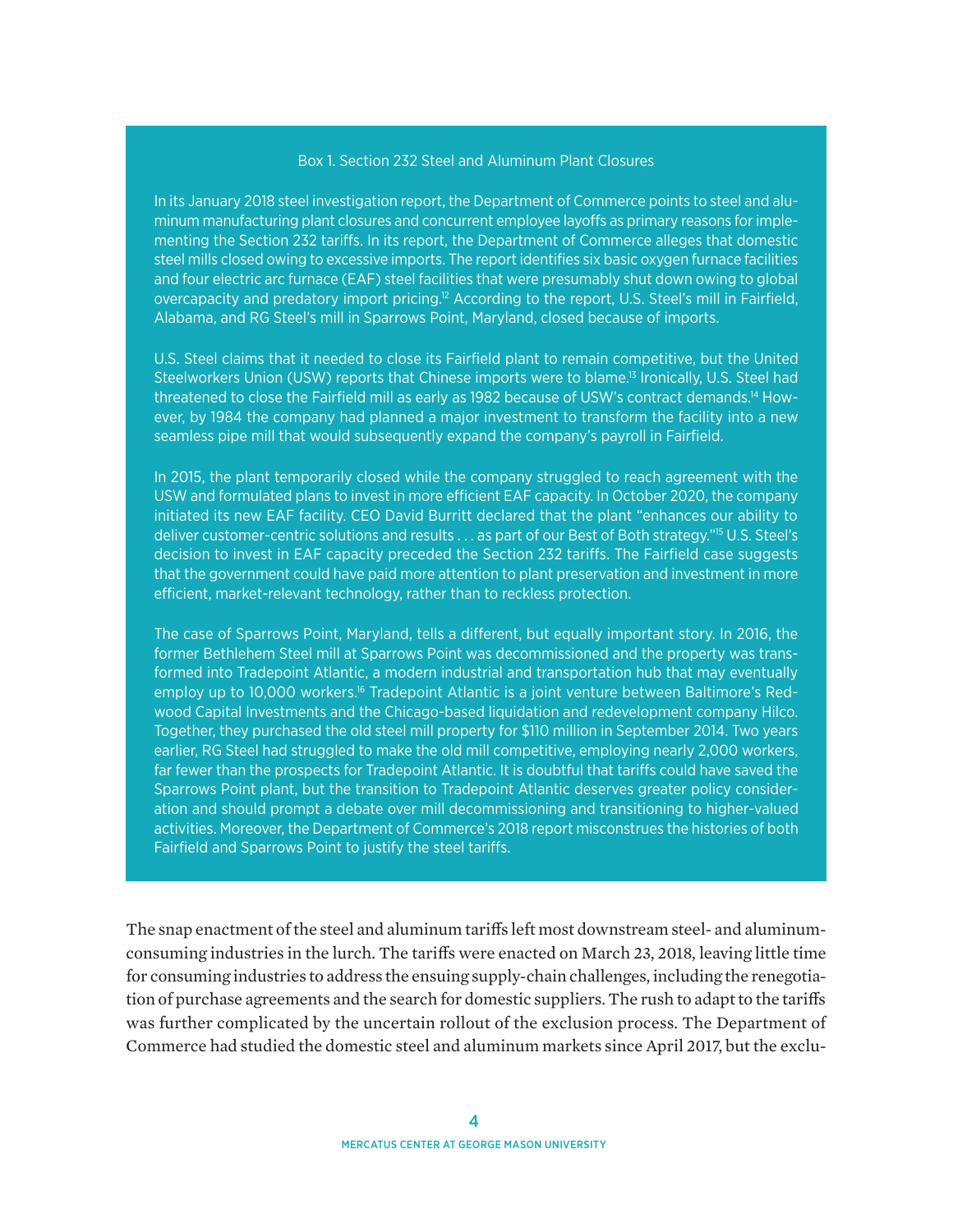<span id="page-4-0"></span>sion process rollout challenged the administration's capacity to expeditiously evaluate and decide the fate of thousands of exclusion requests submitted during the first months of the program.

Secretary Ross advised the president to establish a relief program for importing firms based on

- 1. lack of sufficient US production capacity of comparable products or
- 2. specific national security–based considerations[.17](#page-11-0)

Accordingly, the secretary outlined a tariff exclusion request process designed to identify requests without objections and evaluate those requests met with at least one objection by a domestic firm. For each request, the Department of Commerce was supposed to offer an approval or denial within the stipulated 90-day period. The BIS in particular was tasked with receiving the requests and objections, noting submission errors, and assessing the national security implications of each request. Curiously, the Government Accountability Office (GAO) reports that between March 2018 and November 2019, not one of the 18,733 steel product requests or the 1,059 aluminum requests were denied because of national security.[18](#page-12-0)

Pivotal to the exclusion process was whether domestic producers objected to requests, thereby stating that they could manufacture and deliver identical products or suitable substitutes within a timely manner. The task of evaluating whether a domestic producer could replace an import was assigned to the International Trade Administration (ITA), specifically its enforcement and compliance unit. During the first 19 months of the relief program, the ITA's enforcement and compliance unit had evaluated and forwarded decision recommendations (approval or denial) on behalf of 67,508 steel product requests and 8,902 aluminum product requests.[19](#page-12-0) During the same period, the BIS and the ITA failed to meet the 90-day window for 79 percent of steel requests and 72 percent of aluminum requests. According to the GAO, Department of Commerce officials explained that its limited workforce could not keep pace with the unexpected numbers of requests and objections. Initially, the Department of Commerce had estimated that it would receive and evaluate 4,500 exclusion requests and 1,500 objections for both steel and aluminum tariffs during the first year, but as of November 2019, the ITA had a caseload of more than 100,000 requests and 30,000 objections, with no end in sight.

The greater-than-expected workload was exacerbated by the administration's decision to require that each exclusion request include exact product specifications and that multiple requests be submitted for one product if individual instances of that product vary in their dimensions—even by only a matter of centimeters. This decision multiplied the number of distinct requests, objections, and evaluations, as well as the probability of submission errors (mostly by objectors) and evaluation errors. By November 2019, the GAO had found a combined submission error rate of 18 percent for steel and aluminum requests[.20](#page-12-0) One reason this requirement created so much work is that it obliged ITA evaluators to confirm whether objections correctly matched the dimensions of corresponding requests, rather than evaluate a batch of identical requests that simply varied by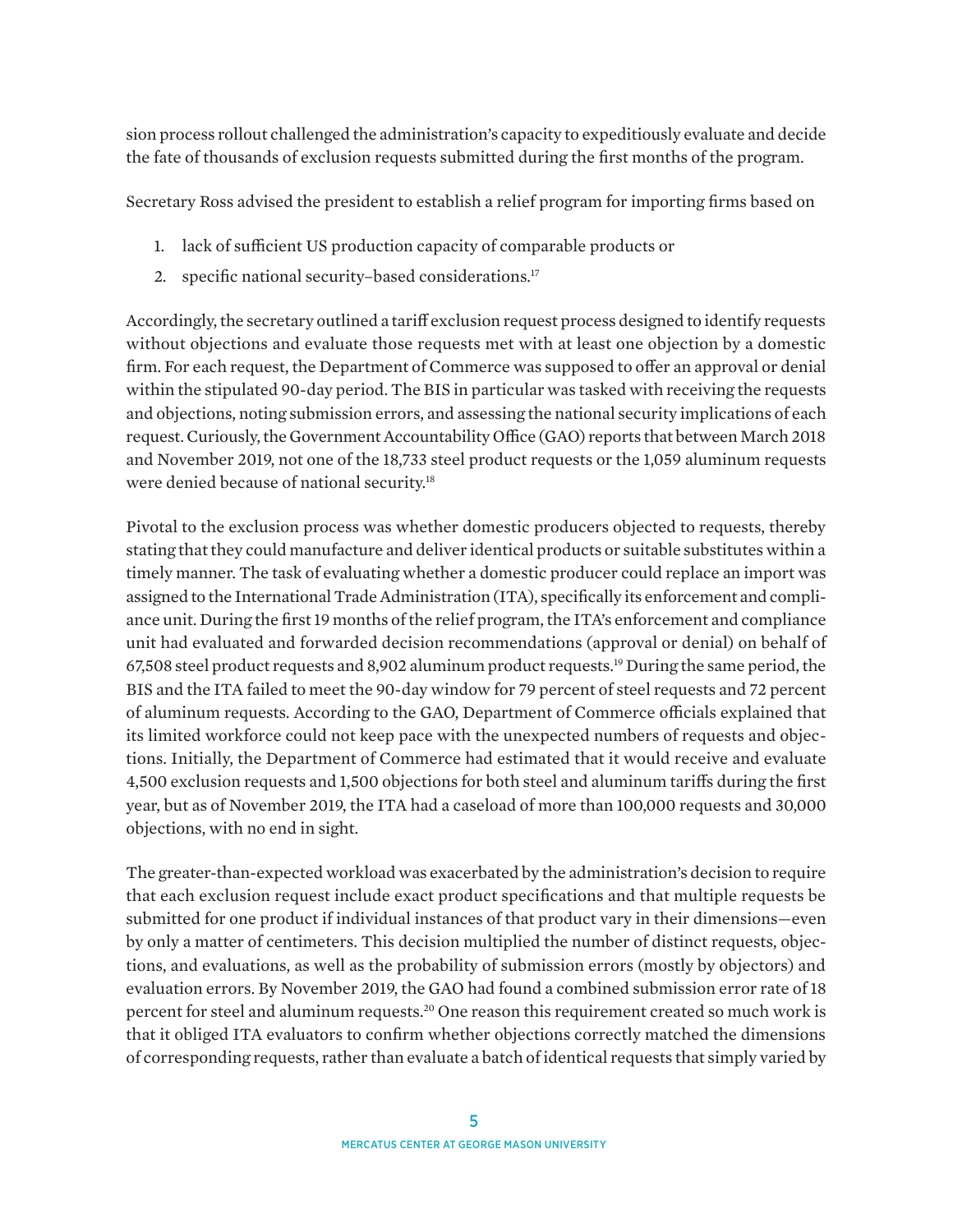<span id="page-5-0"></span>dimension. In later stages, the ITA performed batch evaluations and recommendations whenever appropriate, but by that time, the ITA's enforcement and compliance unit was already swamped.

ITA managers reported to the GAO that they were caught flat-footed, with insufficient staff to conduct evaluations and make recommendations within the 90-day window. Faced with the snowballing number of cases, the ITA contracted Ardent Eagle Solutions (AES) to recruit and employ exclusion request evaluators. AES is a small veteran-owned-and-operated consulting firm that provides the federal government with defense, intelligence, and information technology services. Before March 2018, the firm did not have any experience in trade policy analysis, but it quickly recruited dozens of professionals, most of whom had completed graduate programs in public policy and had prior experience as employees or contractors of the federal government.

Although AES had been able to recruit qualified and well-prepared professionals to conduct evaluations, the ITA and AES struggled to retain evaluators. Fewer than 20 percent of the AES evaluators hired in 2018 are still working in the program. To make matters worse, the turnover of AES evaluators increased as a consequence of the long federal government shutdown from December 22, 2018, to January 25, 2019, because evaluators were not paid for this period. The high rate of evaluator turnover increased recruitment, hiring, and training costs during the rollout of relief process and contributed to the errors and delays. Moreover, the evaluation element of the exclusion request process was complex from the beginning, but frequent changes to BIS and ITA procedures and evaluation guidance challenged the performance of ITA managers and the AES evaluation team from the beginning.<sup>[21](#page-12-0)</sup>

## **PERIOD 2: REBUTTALS AND SURREBUTTALS**

In September 2018, the ITA faced a mountain of exclusion requests and objections. Five months after the launch of the Section 232 tariffs, importing firms and domestic producers were increasingly turning to the exclusion process as an arena for dispute and second-level negotiations over purchase agreements. The Department of Commerce reported that it had received more than 38,000 exclusion requests and more than 17,000 objections by August 2018 and that it had taken procedural measures to expedite the granting of properly filed exclusion requests that had no objections and that did not present national security concerns. In addition, the ITA was adding staff, primarily through its contract with AES, to address the request backlog and delays.

On September 11, 2018, the Department of Commerce issued a new interim rule to amend the relief program. The new rules would "streamline the exclusion review process" and include efforts to "increase and organize its staff to efficiently process exclusion requests.["22](#page-12-0) These changes were triggered by the Department of Commerce's efforts to address the conflicts surrounding the Section 232 tariff program and complaints about the exclusion process. Consequently, Secretary Ross agreed to include requestor rebuttals and objector surrebuttals.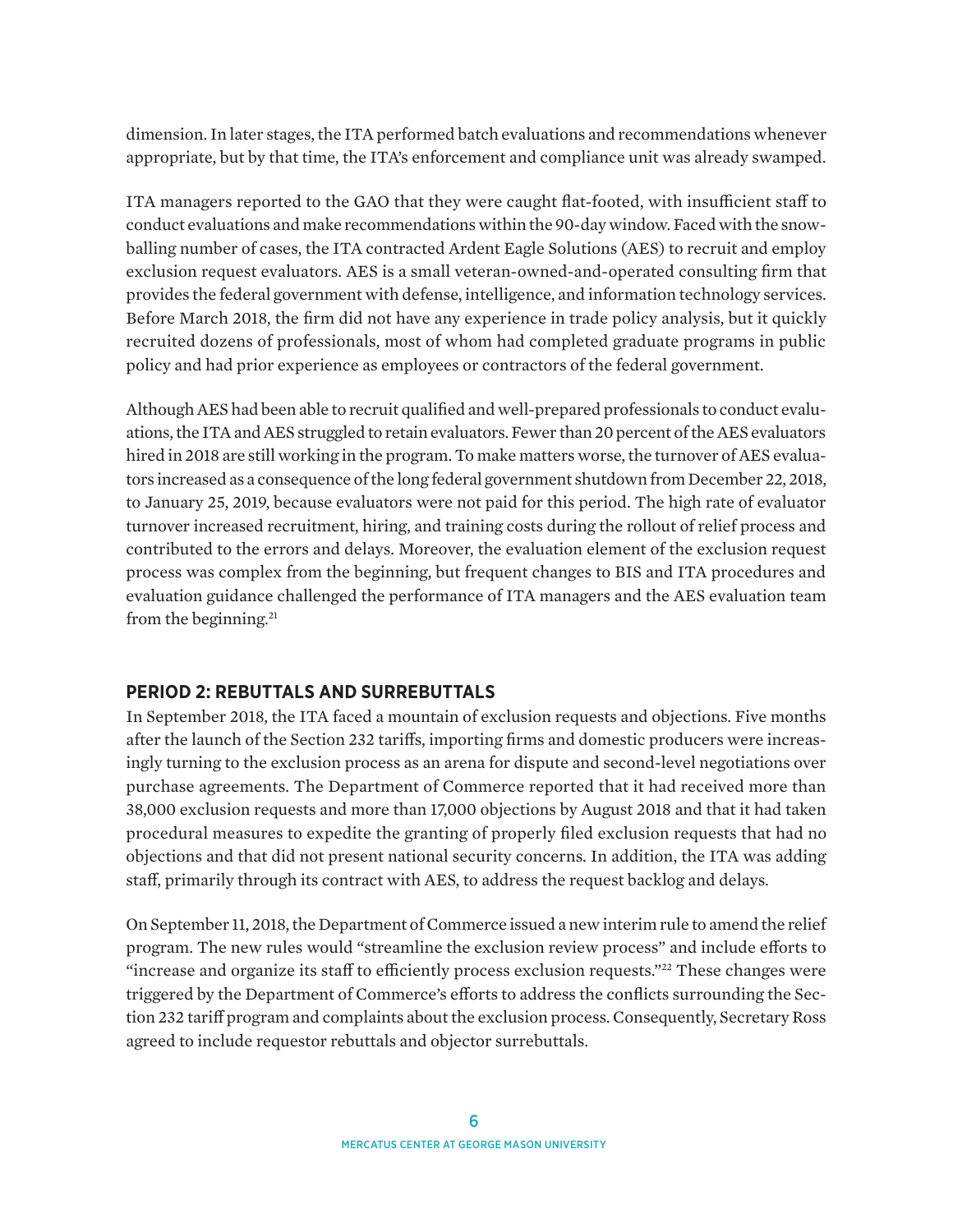<span id="page-6-0"></span>The Department of Commerce justified these changes as an effort to achieve a "fair, efficient, and transparent" exclusion process.[23](#page-12-0) The inclusion of rebuttals and surrebuttals attended to some of the complaints regarding fairness and transparency, but further challenged the efficiency of the relief program. Rather than expedite the exclusion process, the changes added administrative steps and multiplied the time necessary to fairly and effectively assess each contested case.

Of the 50,402 tariff exclusion requests that had been filed by December 20, 2018, 30,232 were pending a decision, 15,218 had been approved, and 4,952 had been denied.[24](#page-12-0) Although the ITA had been hiring evaluators to contend with the cascading number of document submissions, 76 percent of steel tariff exclusion requests had not been issued a decision before the ensuing month-long government shutdown.<sup>[25](#page-12-0)</sup> Thereafter, the ITA's enforcement and compliance unit struggled to keep pace with the increasing number of submitted documents amid rising evaluator turnover and increasing disruptions to the government portal, Regulations.gov, for submitting request-related documents. The Department of Commerce extended the 90-day time frame for contested requests to 149 days, telegraphing that relief would not be swift.

## **PERIOD 3: THE SPECIAL PORTAL AND TARIFFS ON DERIVATIVES**

The Department of Commerce launched a special Section 232 steel and aluminum tariff exclusion portal on June 13, 2019.<sup>26</sup> The new submission portal was intended to streamline the process, enhance data and submission integrity, and ease the filing burden on objectors. The GAO recognized that "[the portal] provides users with a real-time status on each of their exclusion requests so they can follow their progress and have greater visibility into the process."<sup>[27](#page-12-0)</sup>

The platform was launched to reduce errors by allowing objectors to simply replicate the material specifications and dimensions listed in the original exclusion request. Under the previously used Regulations.gov platform, objectors needed to manually input the requested specifications and dimensions, leading to greater errors in the process. The Section 232 portal reduced the likelihood of submission errors related to specifications and dimensions, thereby easing the administrative difficulty of filing objections. However, the design of the special portal added further complexity without including analytical tools for the evaluation of each request.

By the time the new portal had launched, the ITA had been evaluating objections on the basis of three basic criteria: (a) objectors' ability to offer identical or suitable substitute products, (b) objectors' ability to provide substitute products at a requested volume, and (c) objectors' ability to provide substitute products in a timely manner (defined as a manufacturing time of eight weeks). But rather than frame the request and objection submission templates using these criteria, the portal asked a number of questions irrelevant to evaluation. For example, objectors were required to state a delivery time—i.e., the amount of time from the moment a product ships to the moment of final delivery in the United States. Also, requestors were asked four questions regarding product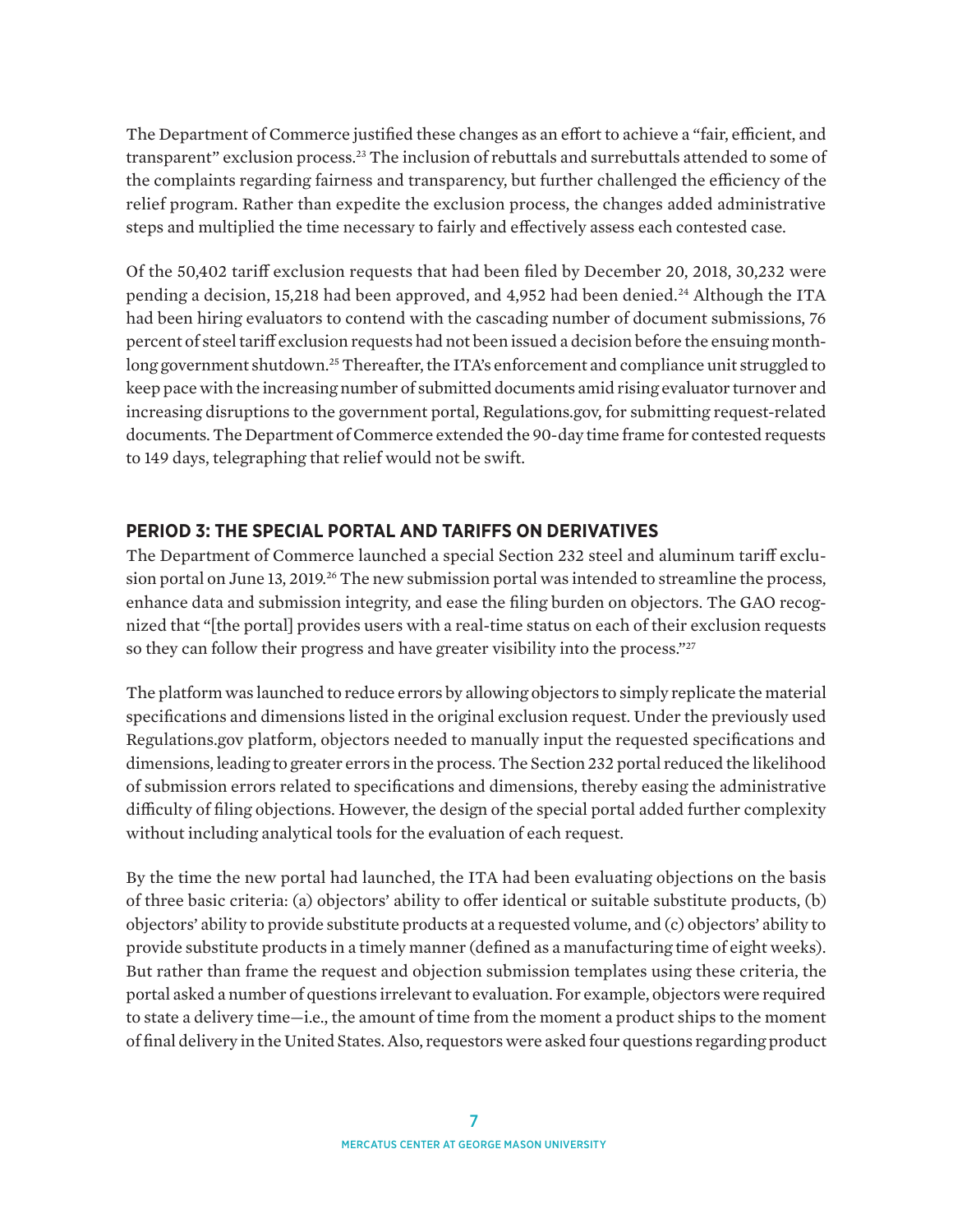<span id="page-7-0"></span>availability that have no bearing on the underlying reasons for tariff relief. Moreover, the portal did not incorporate analytical tools for evaluators to identify discrepancies between requests and objections, such as product names and volumes, in order to speed up the evaluation process. In sum, the introduction of the portal missed an important opportunity to focus the request process on the key evaluation criteria.

The Department of Commerce received an average of 4,292 steel and aluminum exclusion requests every month from March 2018 to November 2019. However, after the launch of the portal, the monthly average shot up to 8,096 by the end of 2020. Although the portal may have allowed the BIS to improve its performance on requests without objections, the number of contested cases and the complexity of their evaluation increased (see figure 2).

On January 24, 2020, Presidential Proclamation 9980 applied the Section 232 steel and aluminum tariffs on a list of derivative products, such as steel nails and aluminum wire.[28](#page-12-0) These products were folded into the tariff exclusion process. The administration's decision to expand the tariffs came after the ITA's 2020 budget justification, calling for more budget support to meet its responsibilities under the Section 232 exclusion process. The ITA concluded that, "without additional funds to sustain contractors, the time needed to process exclusion requests, objections, rebuttals, and



#### Figure 2. Total Steel and Aluminum Product Exclusion Requests

Source: Author's calculations based on US Department of Commerce, "Public Exclusion Requests" (dataset), accessed January 19, 2021, <https://232app.azurewebsites.net/>; Bureau of Industry and Security, "Requirements for Submissions Requesting Exclusions from the Remedies Instituted in Presidential Proclamations Adjusting Imports of Steel into the United States and Adjusting Imports of Aluminum into the United States; and the Filing of Objections to Submitted Exclusion Requests for Steel and Aluminum," accessed July 30, 2019, [https://beta.regulations](https://www.regulations.gov/docket/BIS-2018-0006) [.gov/docket/BIS-2018-0006;](https://www.regulations.gov/docket/BIS-2018-0006) Bureau of Industry and Security, "Requirements for Submissions Requesting Exclusions from the Remedies Instituted in Presidential Proclamations Adjusting Imports of Steel into the United States and Adjusting Imports of Aluminum into the United States; and the Filing of Objections to Submitted Exclusion Requests for Steel and Aluminum," accessed July 30, 2019, [https://beta.regulations](https://www.regulations.gov/docket/BIS-2018-0002) [.gov/docket/BIS-2018-0002](https://www.regulations.gov/docket/BIS-2018-0002). The microdata are available for download at QuantGov, "Section 232 and 301 Tariff Data and Interactive Maps," accessed January 19, 2021, [https://www.quantgov.org/tariffs#tariff-data.](https://www.quantgov.org/tariffs#tariff-data)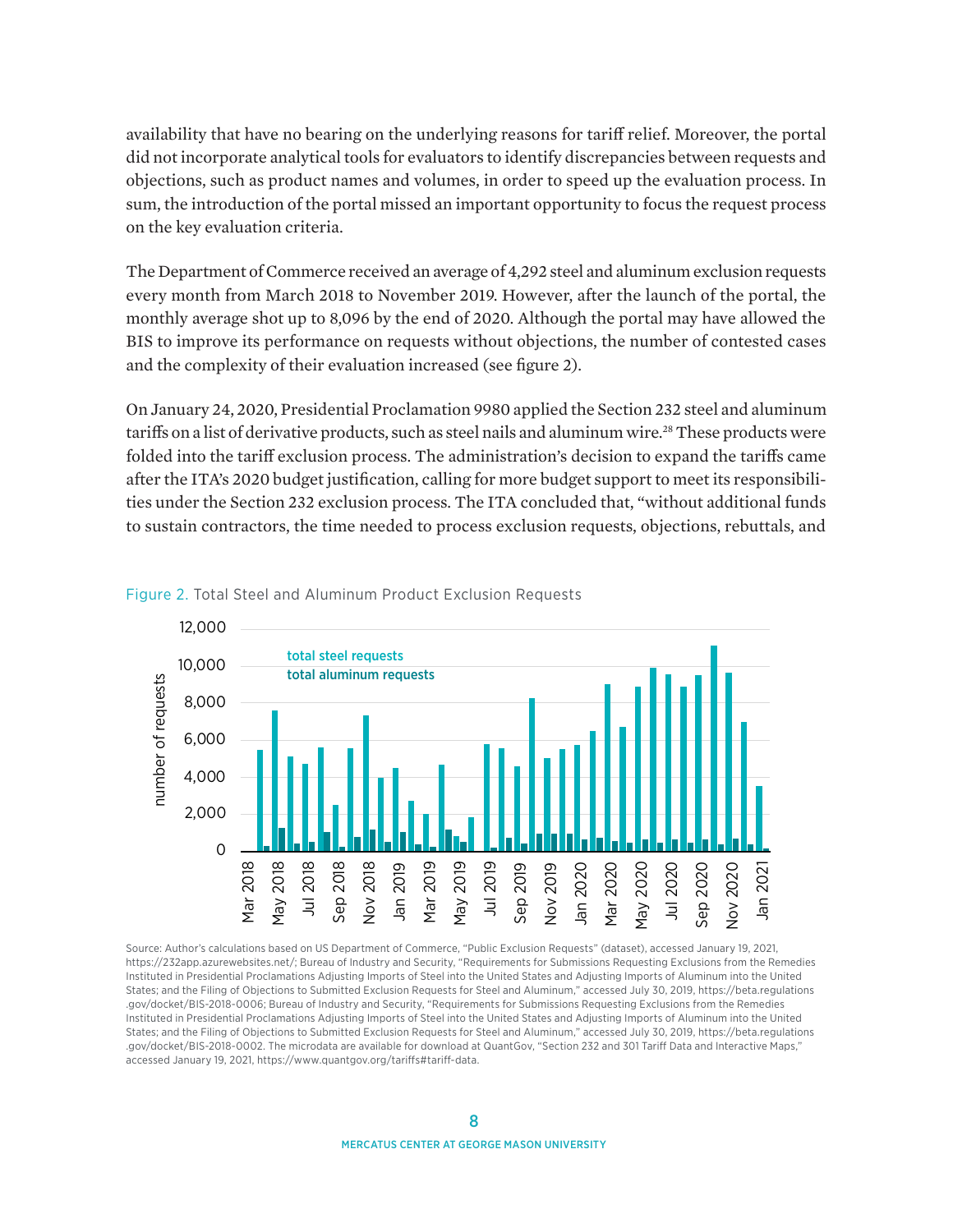<span id="page-8-0"></span>surrebuttals could increase significantly, resulting in duties being needlessly collected and delays in raw materials supplied to manufacturers.["29](#page-12-0)

In response to mounting concerns over the exclusion process and its efficiency, Representative Jackie Walorski questioned Secretary Ross about the justification for extending the tariff program to derivatives and about the possible downstream impacts such an extension would have on US manufacturing. She argued that the presidential authorization did not provide sufficient time for stakeholders to weigh in on the merits of extending the tariffs to derivatives. Walorski also asked whether Ross's department had the necessary staff to evaluate and process the expected increase in exclusion requests.<sup>30</sup> Walorksi and a growing number of stakeholders have expressed concerned that the addition of derivatives has increased the burden on the ITA and has increased market insecurity amid the supply chain disruptions of the tariffs and, subsequently, the onset of the coronavirus pandemic in early 2020.

## **PERIOD 4: DECEMBER 2020 INTERIM RULE CHANGES**

The December 14, 2020, interim rule changes represent the most substantive changes to the Section 232 exclusion process and the first effort to achieve greater efficiency. Although these recent modifications strike a balance between requestor and objector complaints over the process, they also signal the Department of Commerce's implicit recognition that the overall endeavor is too large and cumbersome for the long haul.

The first modification is that requestors must now certify that they will not request excessive volumes of a product for the purposes of hedging or arbitrage. In response to high uncertainty regarding the administration and duration of the Section 232 tariffs, requesting companies have often requested volumes well in excess of their recent annual average consumption. Objectors, with limited capacity, complained about this practice and were successful in lobbying the prior administration to curb it.

The second modification—one that is more important for objectors with limited capacity—is a redefinition of the timeliness criterion. Significant numbers of requests with objections were approved on the basis of the objecting companies' inability to manufacture the requested product or a suitable substitute within eight weeks. The rule modification allows requests to be denied in cases where the objector cannot meet the eight-week threshold but can nevertheless manufacture and deliver a substitute in a shorter time period than the requested product. This change squeezes out prospective requests that allow for tariff-free imports, even though their manufacturing and delivery times are longer than those of domestic producers.

Most importantly, the December 2020 interim rule changes also include a significant departure from the Trump administration's Section 232 approach by establishing a list of GAEs. The GAE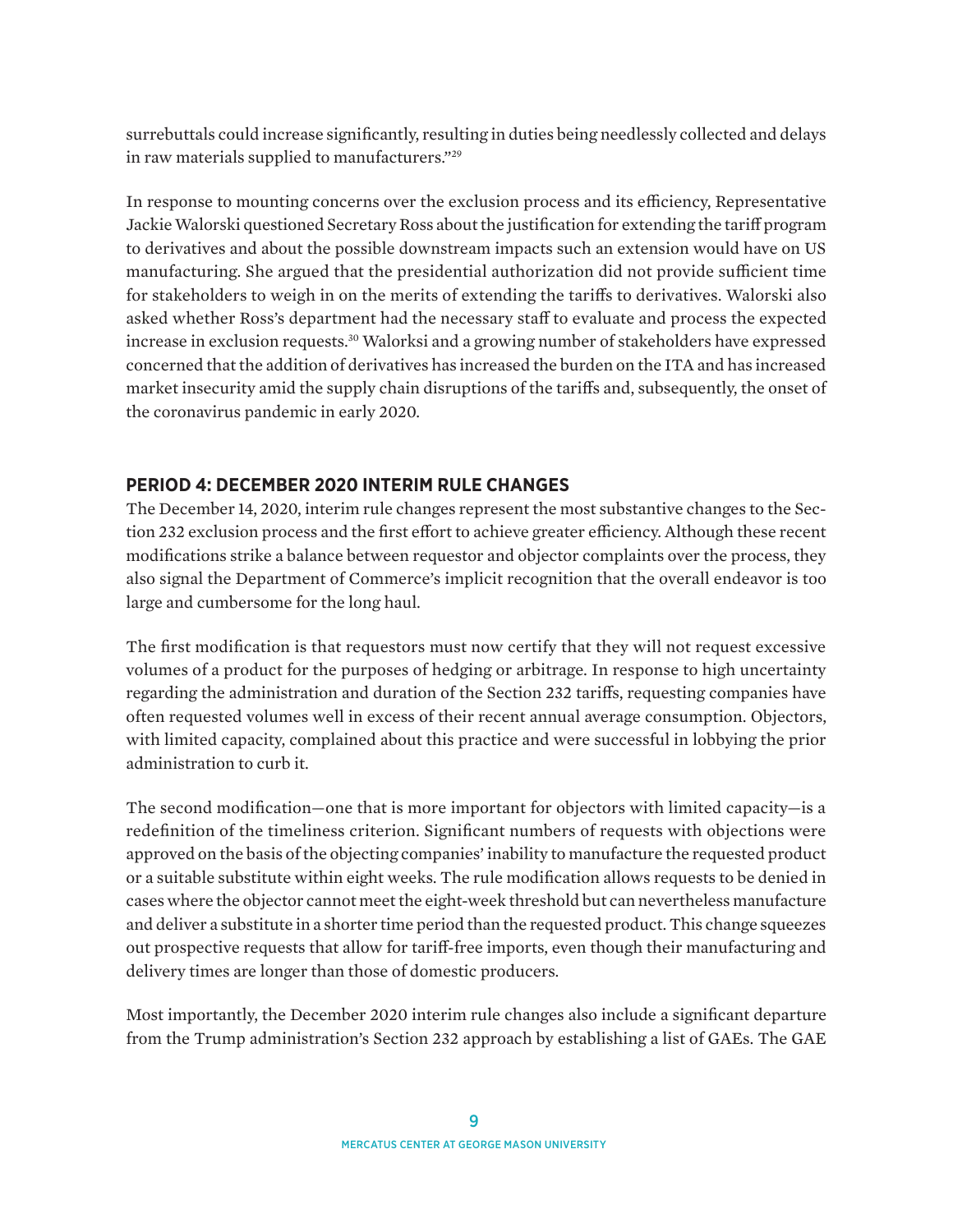<span id="page-9-0"></span>provision identifies 108 steel and 15 aluminum product categories subject to this relief measure. The adoption of the GAEs will likely lead to a measurable reduction in requests, with smaller, but important, decreases in objections and resulting evaluation work. The BIS estimates that the GAE provision could reduce the number of requests by 5,000 annually, or 5.6 percent.

Overall, the December 2020 rule changes constitute incremental improvements to a deeply flawed trade policy. Although the rule alterations reflect the Department of Commerce's efforts to contend with a broad range of competing complaints, they also highlight the complexity of administering a poorly conceived policy that erects a tall tariff wall on a full range of steel and aluminum products that are essential to US manufacturing. Whereas the exclusion process, including the recently established GAEs, offers relief to select firms, the tariffs continue to reduce the overall competitiveness of US manufactured exports.

## **IMPLICATIONS AND RECOMMENDATIONS**

The original sin of the Section 232 steel and aluminum tariffs is the faulty analysis presented in the Department of Commerce's January 2018 reports. Global overcapacity challenges domestic steel and aluminum producers, but the Department of Commerce fails to specify exactly how. For example, the United States runs a negative trade balance in aluminum products, and imports have risen over the past decade, but making up the largest share of these imports is primary (unwrought) aluminum from Canada. Neither the Department of Commerce's report nor the presidential proclamation highlighted this essential fact or framed a prudent response to it. Nevertheless, the Canadian-US bilateral agreements, cited in the report, address national security implications and reflect the integration of the two countries' manufacturing industries.

The global steel market is much more complex than aluminum, but the Department of Commerce did not specify exactly how the global market affects domestic production. Most US steel imports originate from a handful of exporter-nations, including Canada and Mexico, which are also the largest markets for US steel exports.<sup>[31](#page-12-0)</sup> In terms of flat products, Canada, Mexico, and South Korea are the largest sources for the United States. In terms of long products, Canada and Japan are the largest sources. In terms of pipes, South Korea, Canada, and Mexico are the top three sources whereas Brazil, Mexico, and Russia are the leading exporters of semi-finished products. During the first year of the Section 232 tariffs, imports from Russia and Vietnam fell significantly, along with imports from countries that are major exporters to the United States, Canada, Mexico, Japan, and South Korea. Brazil, which negotiated a Section 232 steel quota agreement in 2018, is the only major exporter-nation that raised its exports to the United States during the period.

The exclusion process is simply too convoluted to mitigate the harmful effects of the Section 232 tariffs. Although the Trump administration exercised prudence and political acuity when it decided to establish a relief program, the design and administration of that program has led to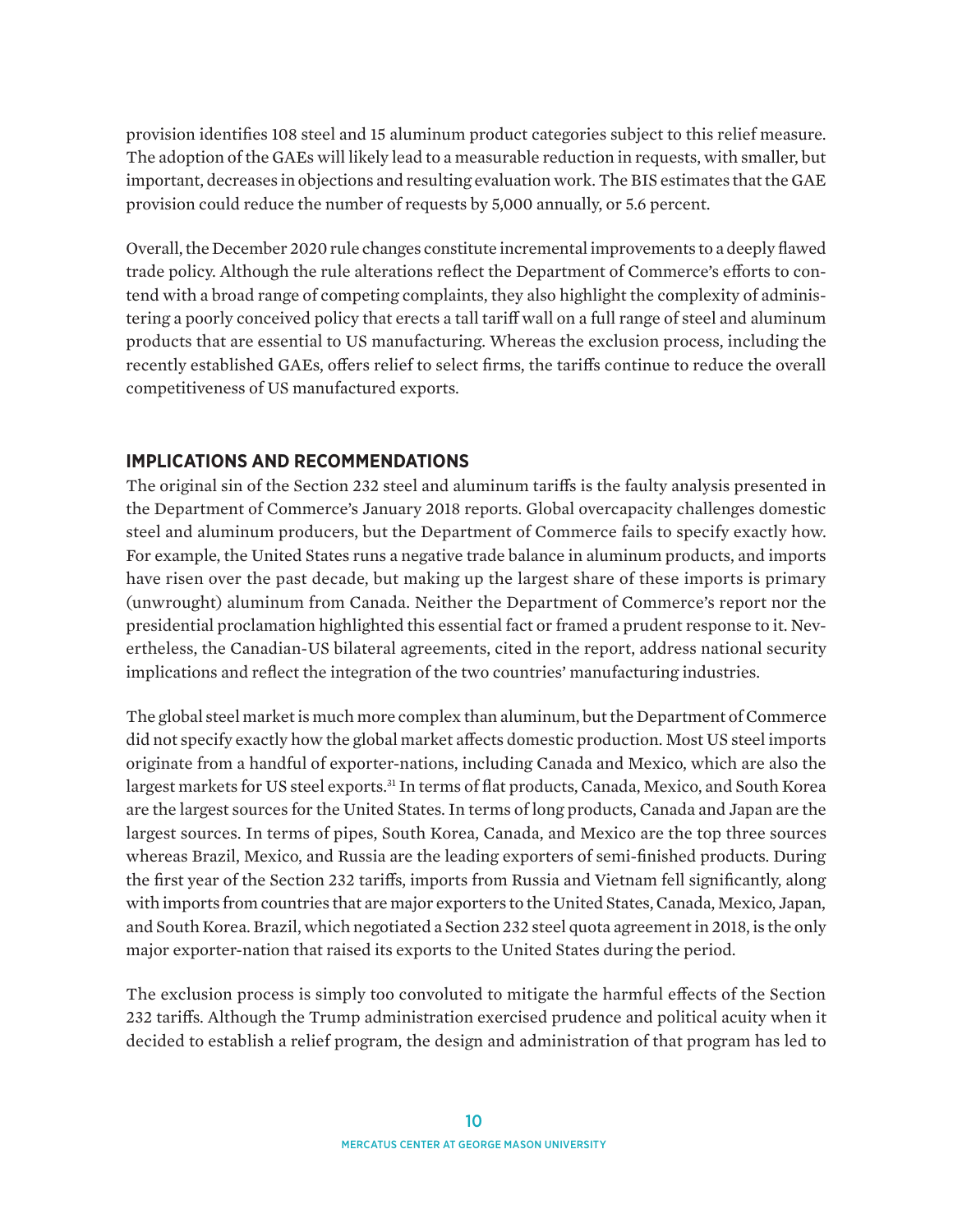errors and delays, adding to investor uncertainty and market distortions. The exclusion process is too imperfect, too slow, and too unpredictable for domestic downstream industries that have products competing with imports and that struggle to preserve their foreign markets during the pandemic shake-up.

I offer four recommendations to remedy the worst aspects of the tariff relief program:

- 1. Trade policymakers in Congress and in the administration should review how the steel and aluminum tariffs have affected domestic industrial supply chains and formulate policies that make domestic manufacturing more competitive and export oriented, not less.
- 2. The Department of Commerce's trade policy team should assess domestic steel and aluminum production facilities and identify obstacles to achieving greater levels of competitiveness and efficiency. The review should also include proposals on how best to decommission and transition inefficient mills and their workers, including shortterm, targeted subsidies to offset the costs of mill decommissioning and workforce development.
- 3. Given the administration's focus on building a robust postpandemic economy, domestic downstream manufacturing industries should be extended the opportunity to formally request GAEs and receive a final determination within a hard 90-day time frame. GAEs should be automatically approved when the Department of Commerce does not publish a decision within this time frame; such a change would compel greater attention to the relief program's efficiency.
- 4. A firm sunset date for the Section 232 steel and aluminum tariffs should be announced without regard for the political or electoral effects. This presidential action should take place before the 2022 midterm electoral cycle.

The Section 232 steel and aluminum tariffs challenge President Biden and his pledge to govern for all Americans. The tariffs have assisted the most inefficient producers while increasing the costs to the most efficient downstream manufacturers, including significant losses of employment. These outcomes put a drag on the US economy at a time when many competitive firms and workers are already struggling to survive the pandemic. The future prosperity and resiliency of the US economy depends on whether the president turns away from unilateral trade measures that reward a select few or leads the way toward a more resilient national economy that is increasingly competitive on a global scale.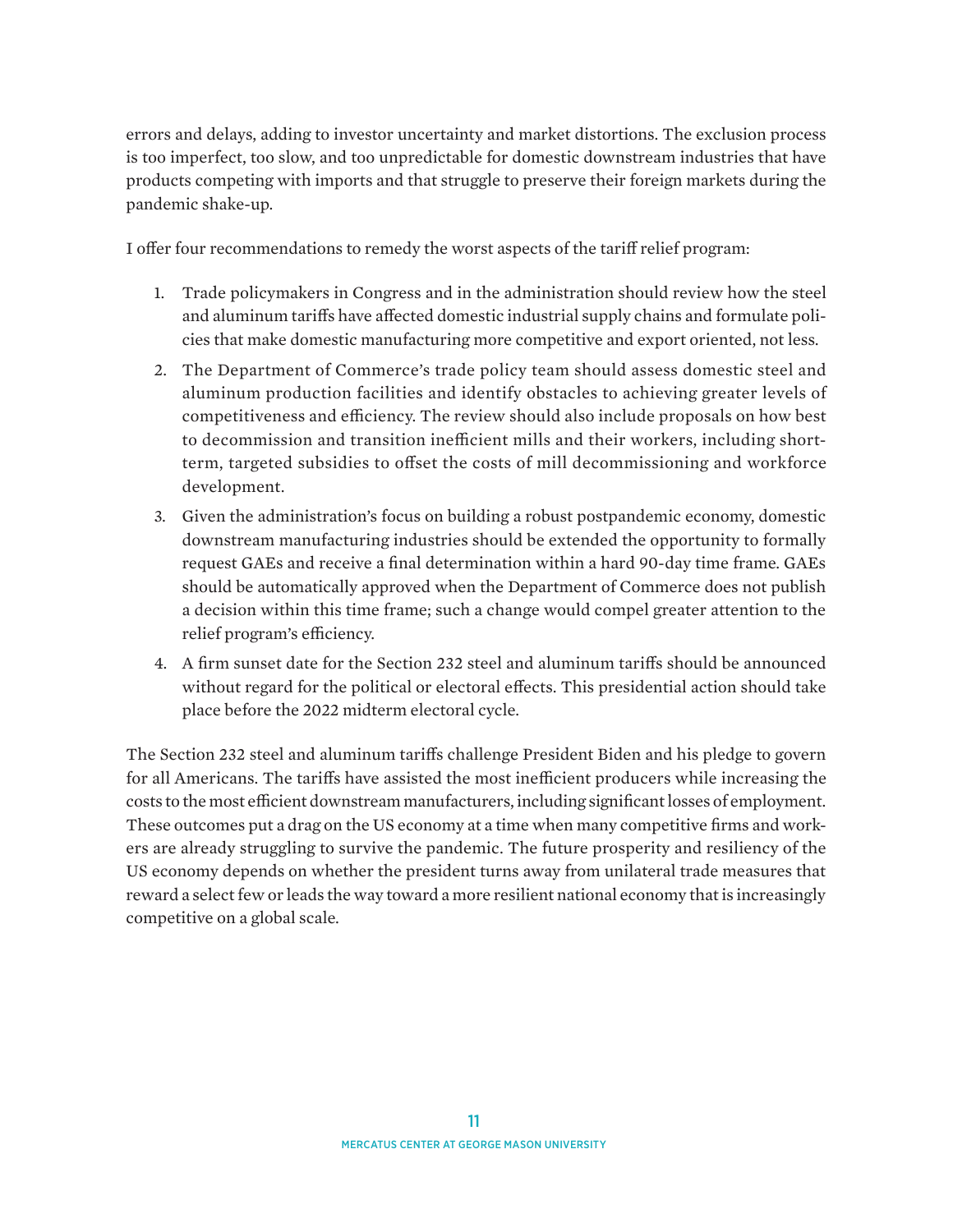#### <span id="page-11-0"></span>**ABOUT THE AUTHOR**

Mark S. Langevin is an adjunct professor and senior fellow at the Schar School of Policy and Government at George Mason University, where he teaches in the master's degree program in international commerce and policy. He regularly publishes on agriculture, energy, and trade policy formation. He is also director of BrazilWorks, a policy advisory and political risk consulting firm. He received a PhD in political science from the University of Arizona. Langevin was employed by Ardent Eagle Solutions from 2018 to 2020 for consulting work associated with the Section 232 tariff exclusion program through the International Trade Administration. This policy brief represents the views of the author only. Any errors or omissions are the exclusive responsibility of the author.

#### **NOTES**

- [1.](#page-0-0) An ad valorem tariff is a common type of trade tariff that is implemented as a customs duty, calculated as a percentage of the value of the imported product.
- [2](#page-1-0). For a full analysis of Section 232 and national security, see Scott Lincicome and Inu Manak, "Protectionism or National Security? The Use and Abuse of Section 232" (Policy Analysis No. 912, Cato Institute, Washington, DC, March 9, 2021).
- [3](#page-1-0). Bureau of Industry and Security, *The Effect of Imports of Steel on the National Security*, January 11, 2018; Bureau of Industry and Security, *The Effect of Imports of Aluminum on the National Security*, January 17, 2018.
- [4.](#page-1-0) Proclamation No. 9704, 83 Fed. Reg. 11619, 11620 (Mar. 8, 2018); Proclamation No. 9705, 83 Fed. Reg. 11625 (Mar. 8, 2018).
- [5](#page-1-0). Letter from the Congressional Steel Caucus to Donald J. Trump, President of the United States (Oct. 26, 2017), [https://](https://crawford.house.gov/uploadedfiles/10.26.17_sc_trump_232_investigation_final.pdf) [crawford.house.gov/uploadedfiles/10.26.17\\_sc\\_trump\\_232\\_investigation\\_final.pdf.](https://crawford.house.gov/uploadedfiles/10.26.17_sc_trump_232_investigation_final.pdf)
- [6.](#page-1-0) Initially, the Trump administration negotiated quota agreements with Argentina, Brazil, and South Korea while exempting Australian imports from the tariffs.
- [7.](#page-1-0) Proclamation No. 9704, 83 Fed. Reg. 11619, 11621 (Mar. 8, 2018).
- [8.](#page-1-0) Christine McDaniel and Joe Brunk, "Steel and Aluminum Tariffs Do More Harm Than Good," *The Bridge*, January 20, 2020.
- [9.](#page-2-0) Bureau of Industry and Security, *The Effect of Imports of Steel*, 48.
- [10.](#page-2-0) The Department of Commerce cites US Department of Commerce, *Critical Materials Requirements of the U.S. Steel Industry*, March 1983.
- [11](#page-2-0). Steel and aluminum mill decommissioning can be expensive, discouraging firms from investing in cleanup and recycling of production installations. For more information, see Arcadis, *A Bright New Future for Abandoned Steel Works*, n.d.
- [12](#page-3-0). Bureau of Industry and Security, *The Effect of Imports of Steel*, 33.
- [13](#page-3-0). Andrew Yeager, "U.S. Steel to End Operations at Alabama's Fairfield Works Mill," August 18, 2015, in *Morning Edition*, produced by Kenya Young, radio show, [https://www.npr.org/2015/08/18/432683704/u-s-steel-to-end-operations-at](https://www.npr.org/2015/08/18/432683704/u-s-steel-to-end-operations-at-alabamas-fairfield-works-mill) [-alabamas-fairfield-works-mill.](https://www.npr.org/2015/08/18/432683704/u-s-steel-to-end-operations-at-alabamas-fairfield-works-mill)
- [14.](#page-3-0) Lydia Chavez, "U.S. Steel to Close Big Alabama Mill," *New York Times*, May 22, 1982.
- [15](#page-3-0). Jerry Underwood, "U.S. Steel Starts Up Electric Arc Furnace Facility in Alabama," *Made in Alabama*, October 27, 2020.
- [16](#page-3-0). Pamela Wood, "Former Sparrows Point Steel Mill Gets New Name," *Baltimore Sun*, January 12, 2016.
- [17](#page-4-0). Bureau of Industry and Security, *The Effect of Imports of Steel*, 61.